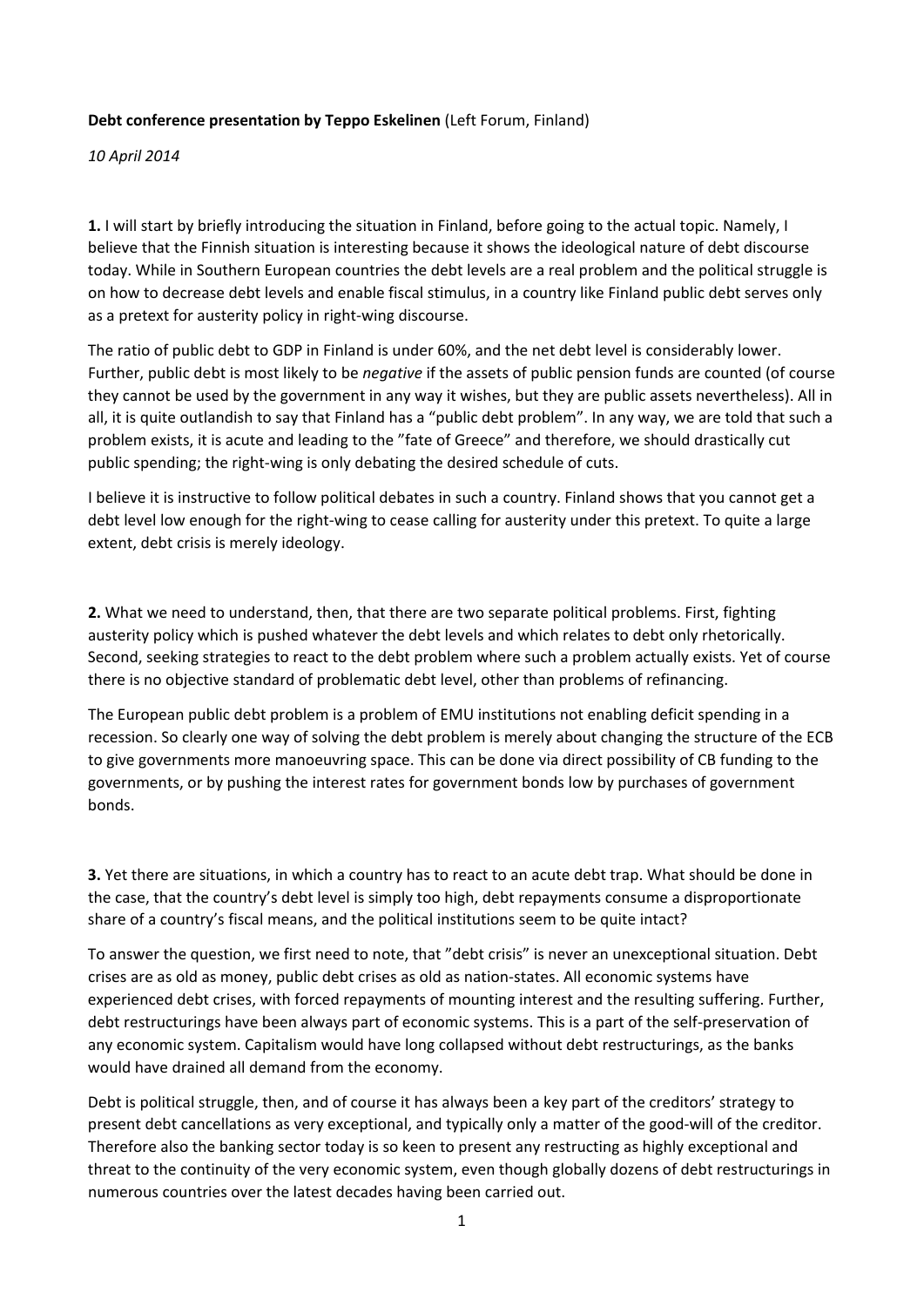**4.** As there is a long history of struggles over debt, there are also political experiences. This leads to the question, how unique is the current European condition. Now it is clear that the EMU structure is unique and experimental, but we might find that there are lots of issues related to politics of debt, where we can learn from the long struggles over debt.

Just a decade or two ago, the majority of the world's poorest countries were victims of very similar strategies as Southern Europe is today: indebtedness caused by reasons beyond their control; forced severe austerity which failed to create fiscal balance but caused immense unnecessary suffering; complete loss of control of economic policy; but also emergence of political movements. These movements learned to politice debt, created very intelligent and creative means of political action, such as "citizens' audits" for assessing illegitimacy, and also studied possibilities for using international and national legislations to declare debts null and void. These movements were thriving in countries such as Philippines, South Africa, and all over Latin America.

This third world debt movement had concrete demands, discussed lots of different strategies. Further, I would argue, would the movement have better succeeded to push its demands, Europe would not be in the state it is today because the global financial architecture would have evolved to a different direction. Generally, when we seek solutions to the debt crisis and austerity policies, which are so viciously destroying European societies, we could do a lot more to learn from the South.

**5.** As for strategies, these movements have undergone a long and thorough discussion on political strategies in debt trap situations. The key choice is between repudiation and arbitration: whether to try to impose one's own terms for repayment – or even unilaterally declare one's debts null and void – or to seek more formal audits were the creditors are also present, and which follows some established procuderal logic.

Already in biblical literature, you find two reactions to over‐indebtednedd. First, run to the desert, be as self-sufficient as possible, and keep yourself busy attacking the society you have left behind. Second, institutionalise jubilee. These strategies are not different from the options for over-indebted sovereign governments: repudiate and try to survive, or try to institutionalise some mechanism for arbitration, with criteria which are not completely biased in the favour of the creditor.

An indebted country can attempt to repudiate if it is run by policians willing to follow this risky strategy (and of course it can be an important electoral campaign). The problem with such strategies are, that creditors are very likely to retaliate. When Egypt repudiated in the 19th century, Britain invaded the country militarily. Today this will not be seen, but we know that would for example Greece impose its own rules, some retaliation would follow. Of what kind, we don't know.

If European crisis countries would simply refuse payment, we would need a massive movement of solidarity in Northern European countries. I am afraid that the Left is not strong enough for this. It is crucial to be realistic here. Repudiation can be a politically ambitious strategy, but it can turn out to be catastrophic without strong support within main creditor countries. This is not a matter of electoral strategy, it's a more general matter of organising.

**6.** Traditionally debt cancellation strategy has meant campaigning for creditor governments or public creditors such as the World Bank to decrease the debt burden. For instance, we need a campaign in Finland for cancelling the debts owed by Greece to the Finnish government; especially if Syriza gets governmental